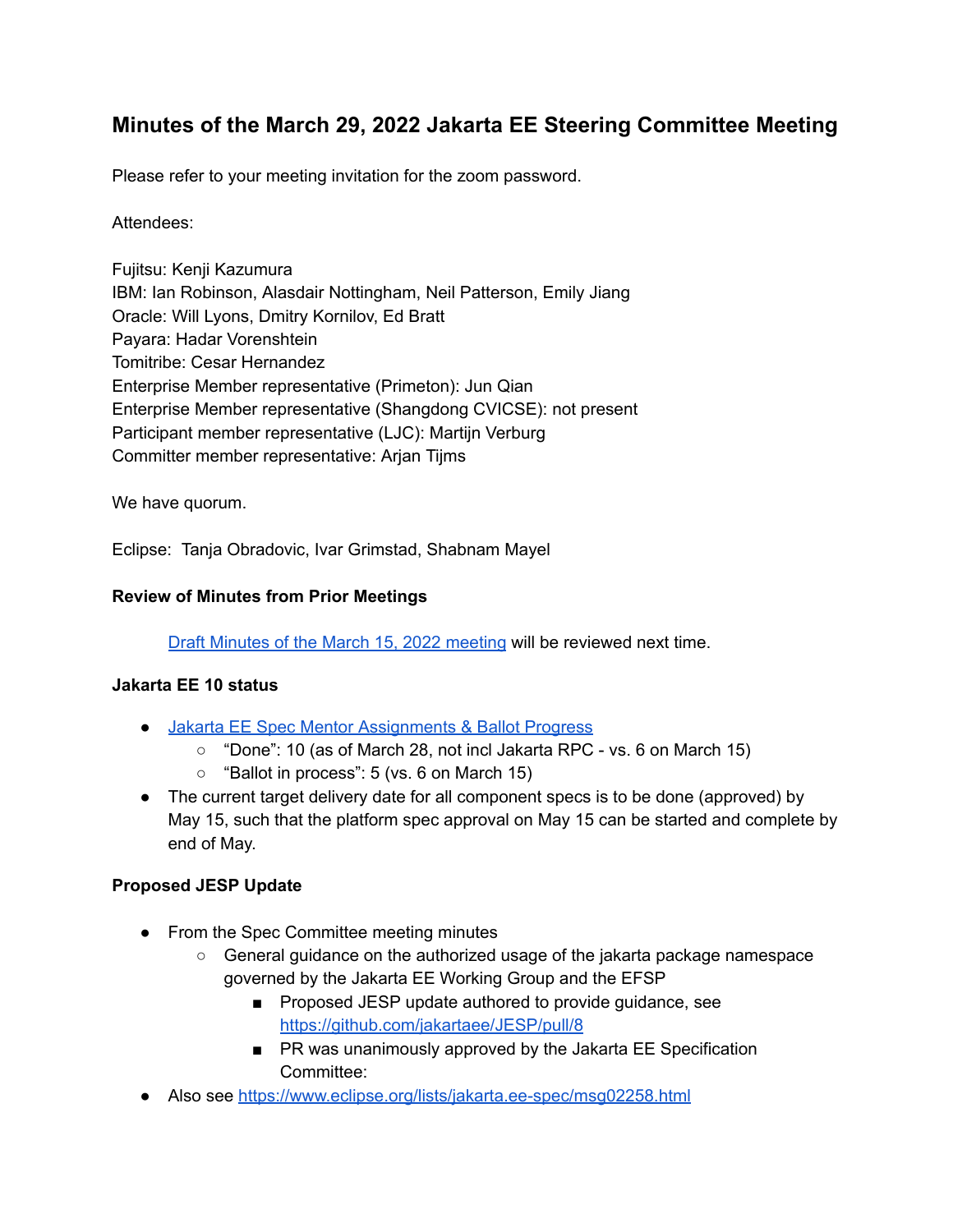- The Specification Committee decided to refer the update to the Steering Committee for their approval.
- The Steering Committee agreed to review and vote on the following resolution at this meeting.
	- RESOLVED, the Jakarta EE Steering Committee approves the version 1.4 of the JESP with changes proposed in <https://github.com/jakartaee/JESP/pull/8>**.**
- The resolution was approved unanimously.
- Mike Milinkovic must approve the change, at which time the JESP document will be updated. The Eclipse Foundation will coordinate.

# **Review Draft Jakarta EE 10 messaging document**

- The Steering Committee has agreed to provide the Jakarta EE 10 messaging document to the Marketing Committee
- See the Jakarta 9/9.1 [messaging](https://urldefense.com/v3/__https://docs.google.com/document/d/18hJZsOaiKh6FMqeOoL5WoV6b10T-7UqpE0OXE31eVpE/edit__;!!ACWV5N9M2RV99hQ!ePxBTxM-a7gQZjXX2xqKYs45HPMmEe_CiUorLofRqyRfAnIzj1eIUQGTmS9iLWBX$) document
- Arjan created a V1 draft and provided a link
	- o https://docs.google.com/document/d/1y yi9ysLeC\_S8PcBJn2u53pwNeYLMCe GigtcakGlb8/edit
- Will created a V2 draft which we reviewed last time:
	- [https://docs.google.com/document/d/1bNjyMiQsiYQwFrDto8x3Ixf1JtE-M-Pedh8f1](https://docs.google.com/document/d/1bNjyMiQsiYQwFrDto8x3Ixf1JtE-M-Pedh8f13IUh9c/edit) [3IUh9c/edit](https://docs.google.com/document/d/1bNjyMiQsiYQwFrDto8x3Ixf1JtE-M-Pedh8f13IUh9c/edit)
- Review the V2 draft which has been updated based on member comments thank you
	- Will summarized major points of input and how they were addressed
	- Will will review/incorporate Emily's comments and then hand this document over to Marketing Committee. Neil will update the group next time on any improvements and/or adds to compatible implementations.

# **Badging proposal feedback**

- Refer to prior meeting minutes for background
- On March 1, the Eclipse Foundation provided an update to the prior [proposal](https://drive.google.com/drive/u/1/folders/1lJ-ipUKiSd8cgwu54KlTQm0YAgL7EJ8Z)
	- Badging program vs. full certification program
	- WG members are eligible to participate in a program to issue badges, based on successful completion of a badge test that follows a common structure defined by a *Badging for Jakarta EE* project.
	- Roles of the Eclipse Foundation and the WG member are defined in the presentation.
	- There was some discussion about using Credly as the badging organization and whether alternatives have been considered e.g. <https://partnerships.coursera.org/industry>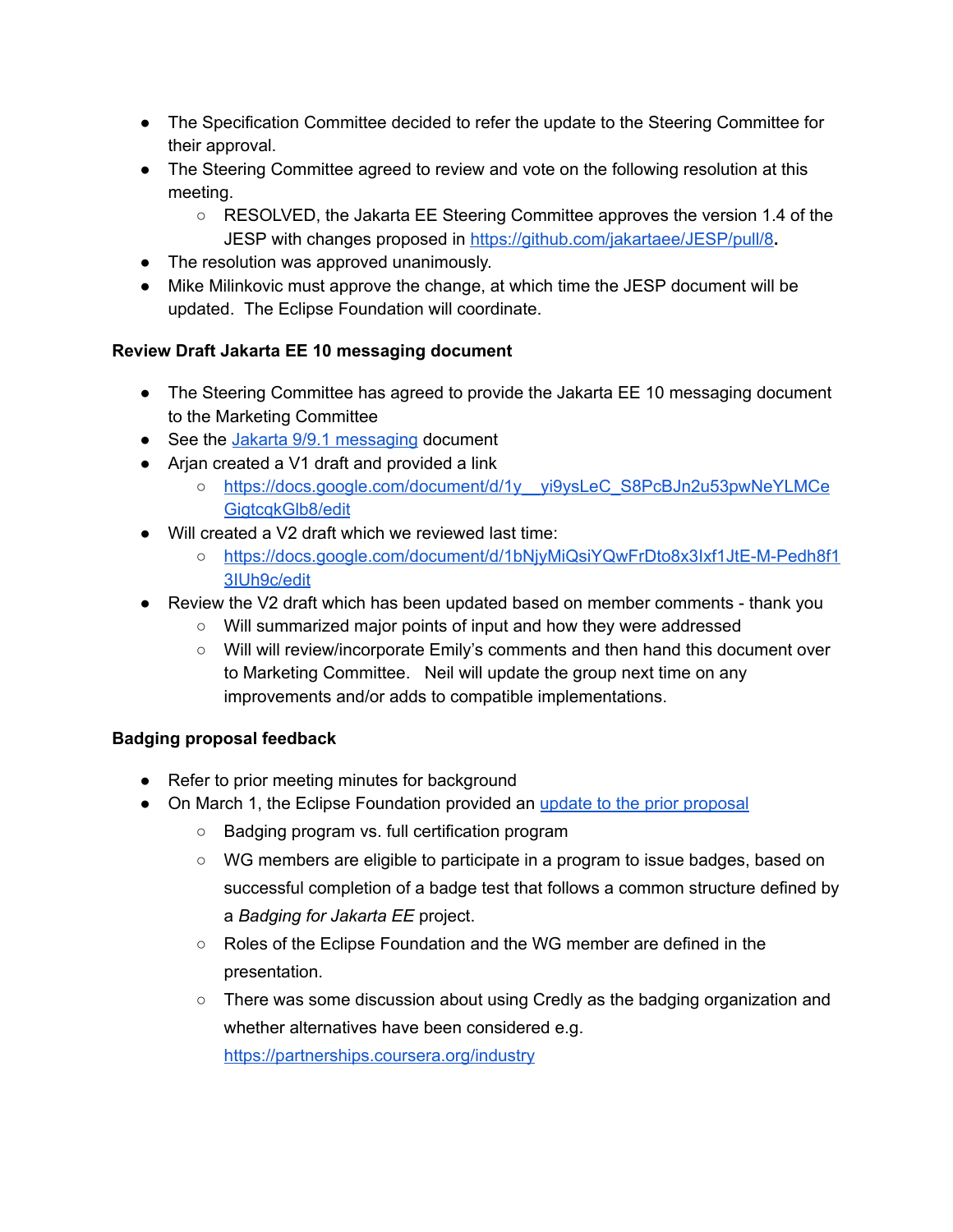- Budget requires re-prioritizing \$40K for the program. There were some detailed questions about the funding details to be added to the deck.
- The question about whether "cheating" may occur consensus was that we should take steps to minimize, but that not should preclude the testing option being proposed.
- $\circ$  Additional materials may be provided by the WG member, but may not be required.
- Badges would be the same regardless of provider.
- $\circ$  Question on why the program is being decentralized across vendors.
	- The reason is because a centralized offering from Jakarta EE (proposed last time) is more expensive from a budget POV.
- Members entered their feedback into the March 15 meeting minutes below:

Oracle's response to Tanja's questions:

- 1. Do you think this program would be beneficial for Jakarta EE? [WAL]In general, yes. The benefit would depend on the level member support and member implementation.
- 2. Would you participate in a badging program? [WAL]Oracle would be open to participate in a badging program, though we have not done an implementation analysis. Support for a Core Profile test would be a key consideration.
- 3. What is the major obstacle for initiating the program this year? [WAL]Member support and member implementation is important per above. This may not be an obstacle, but the support needs to be demonstrated. Any resolution approving additional budget for badging should identify existing budget areas that would be cut and be approved by the Steering Committee.

Tomitribe's response to Tanja's questions:

Tomitribe does not intend to implement and support the Jakarta EE badging program as described in "Jakarta EE Badging Proposal - Collaboration Model.pdf."

In favor of vendor neutrality, we firmly believe WG participating companies shouldn't be: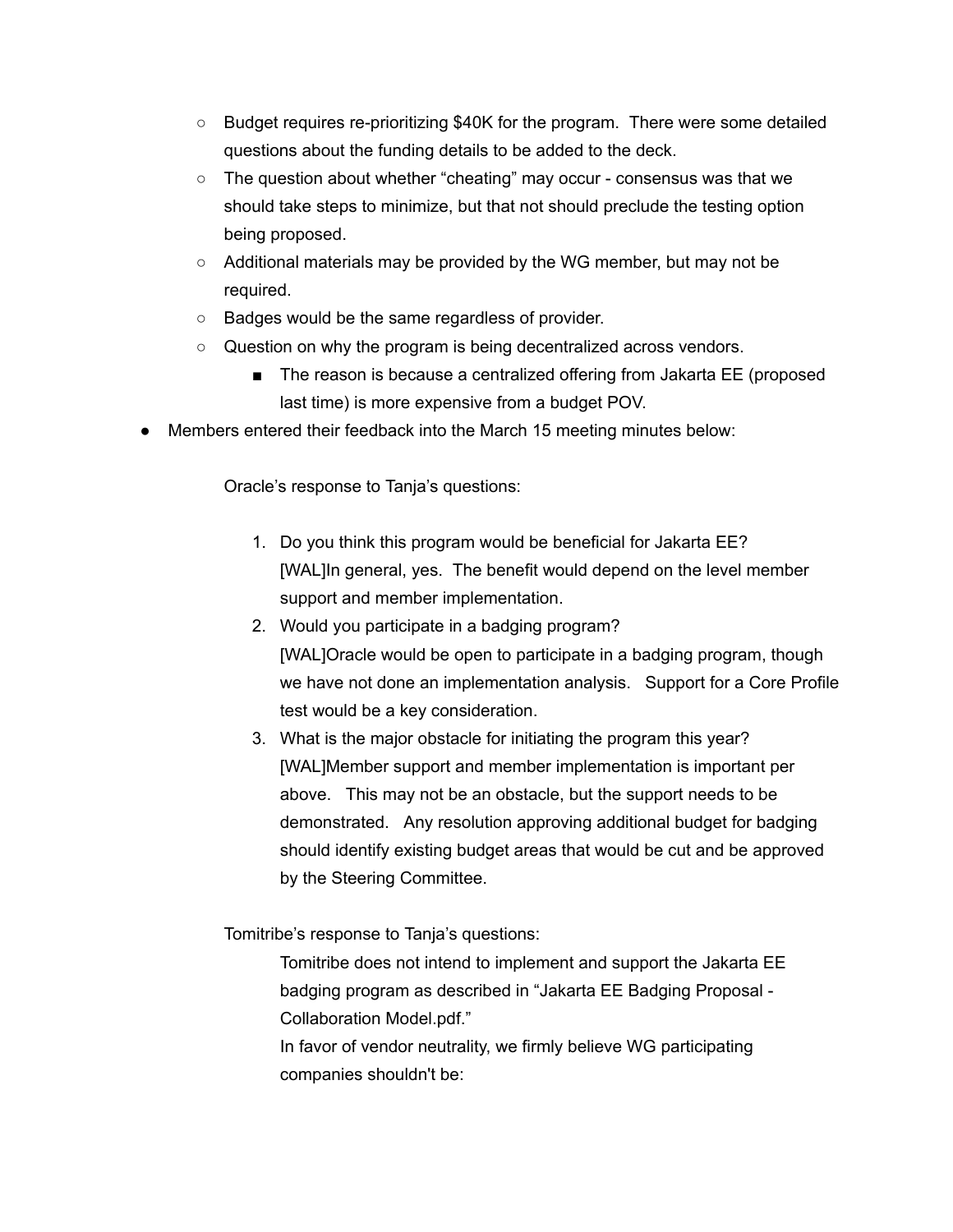- Implementing, delivering, and scoring tests on their vendor platforms using the common content.
- Delivering tests are responsible for the localization of content if desired.
- Issuing, managing and supporting badges they implement

We believe the activities listed above should be hosted, implemented, supported, and deliverable in a centralized approach within the Jakarta EE website [https://jakarta.ee.](https://jakarta.ee/)

Members of the WG ought to participate in the collaborative development of the platform, and it would be useful to commit to that for planning purposes.

Cost reductions for the tooling and hosting, integrations, and supporting platform must be further analyzed and presented to this committee to better understand the current program proposal costs.

IBM's response:

IBM would be interested in participating in the program. Re-casting this in terms of WG member effort with smaller EF cost covered through reassignment (if agreed by the WG) of existing budget was a welcome step.

Fujitsu's response:

For now, Fujitsu is not so much interested in this program because of the resources. Specifically the cost of the localization of contents is expected too high. But without having localized contents the value of this program is very low for non English people.

● The Eclipse Foundation agreed to draft a resolution for discussion at today's (March 29) meeting. See email from Tanja dated March 25:

> As we are expecting discussion / voting on Jakarta EE Steering Committee meeting on Tuesday March 29th regrading badging program for Jakarta EE, here is the resolution text we may want to use: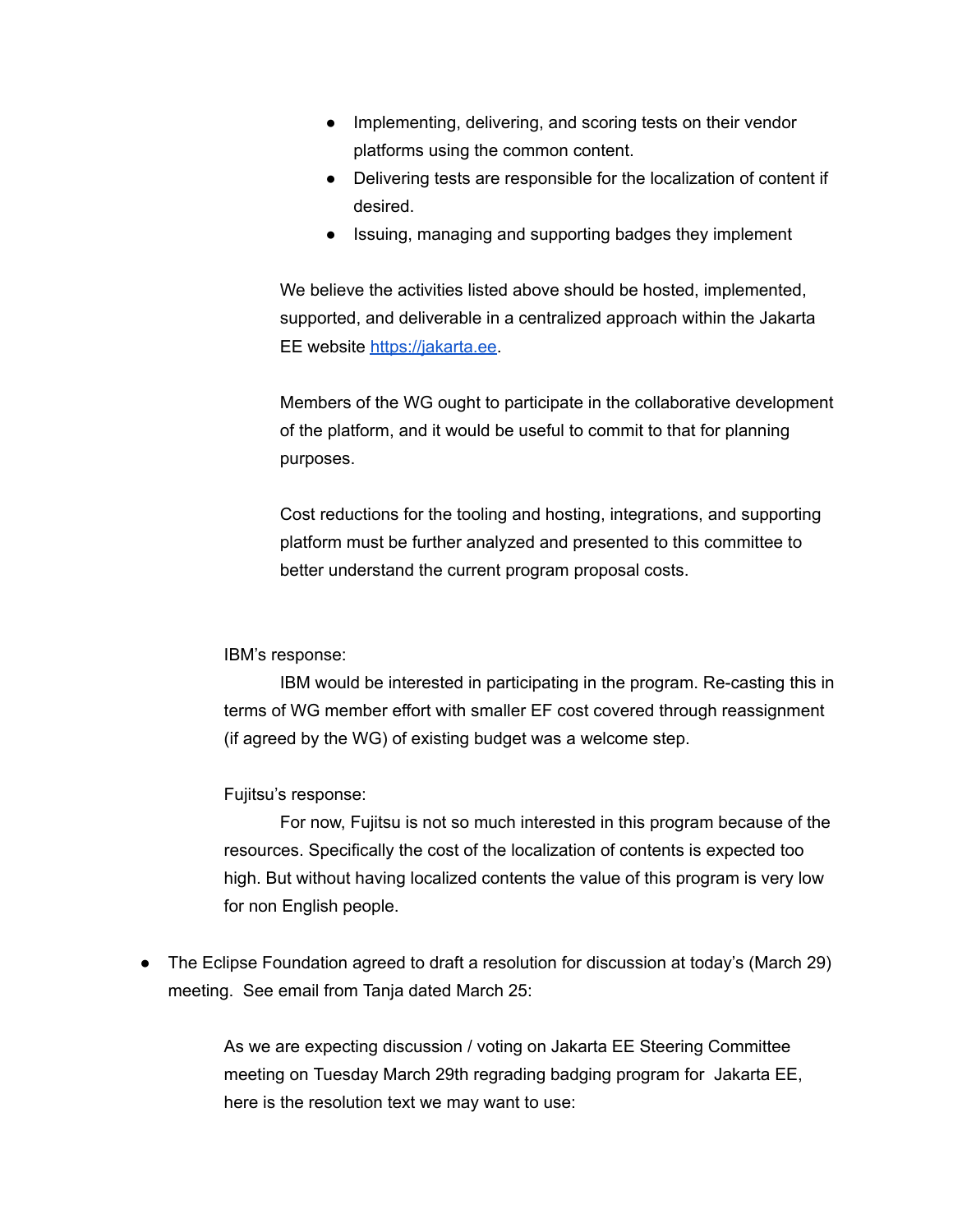Resolved: The Jakarta Steering Committee approves the Badging Program for Jakarta EE as proposed in Jakarta EE Badging Proposal - Collaboration Mode along with proposed adjustment of the 2022 working group budget, and asks the Eclipse Foundation staff to implement the program.

- Some notes on the discussion were as follows:
	- $\circ$  IBM: generally supports the proposal, but their vote would be dependent on community support/enthusiasm for it
	- Oracle: believes this would generally be good for Jakarta EE, provide there is commitment to do the work (similar to IBM's comments). Would want the Marketing Committee to propose how the Marketing Budget line items should be changed if the proposal were approved (vs. Steering Committee deciding)
	- Martijn: There would be some level of skepticism from the developer community on such a program
	- Tomitribe: Would not for the proposal, for the reasons given above.
	- $\circ$  Fujitsu: Not so interested in partricipating, for the reasons given above.
	- Payara: Do not have the bandwidth/resources to support in the short term, may be interested in the medium/long term.
	- Arjan: Likes the proposal
- The consensus was that the Steering Committee should ask the Marketing Committee for input and comments on the proposal and budget suggestions, with the idea that the Steering Committee should take Marketing Committee feedback into consideration for a vote.

# **Member Survey**

- Tanja conducted a member survey and has drafted a [report](https://docs.google.com/presentation/d/1XSZLPjkmWFfIVzzRAug9UosC6bZeyq1s1Vbja70RX0k/edit) for committee member review in this meeting
- We reviewed the deck. Some key comments:
	- 54% of respondents said they would consider increasing membership fees to support programs such as developer certification, badging, evangelist programs. This feedback is different from the Steering Committee feedback in the prior badging discussion (see notes above).
	- $\circ$  85% of respondents said they might be able to help acquire more members
	- 92% of respondents indicated interest in a F2F meeting (e.g. at EclipseCon)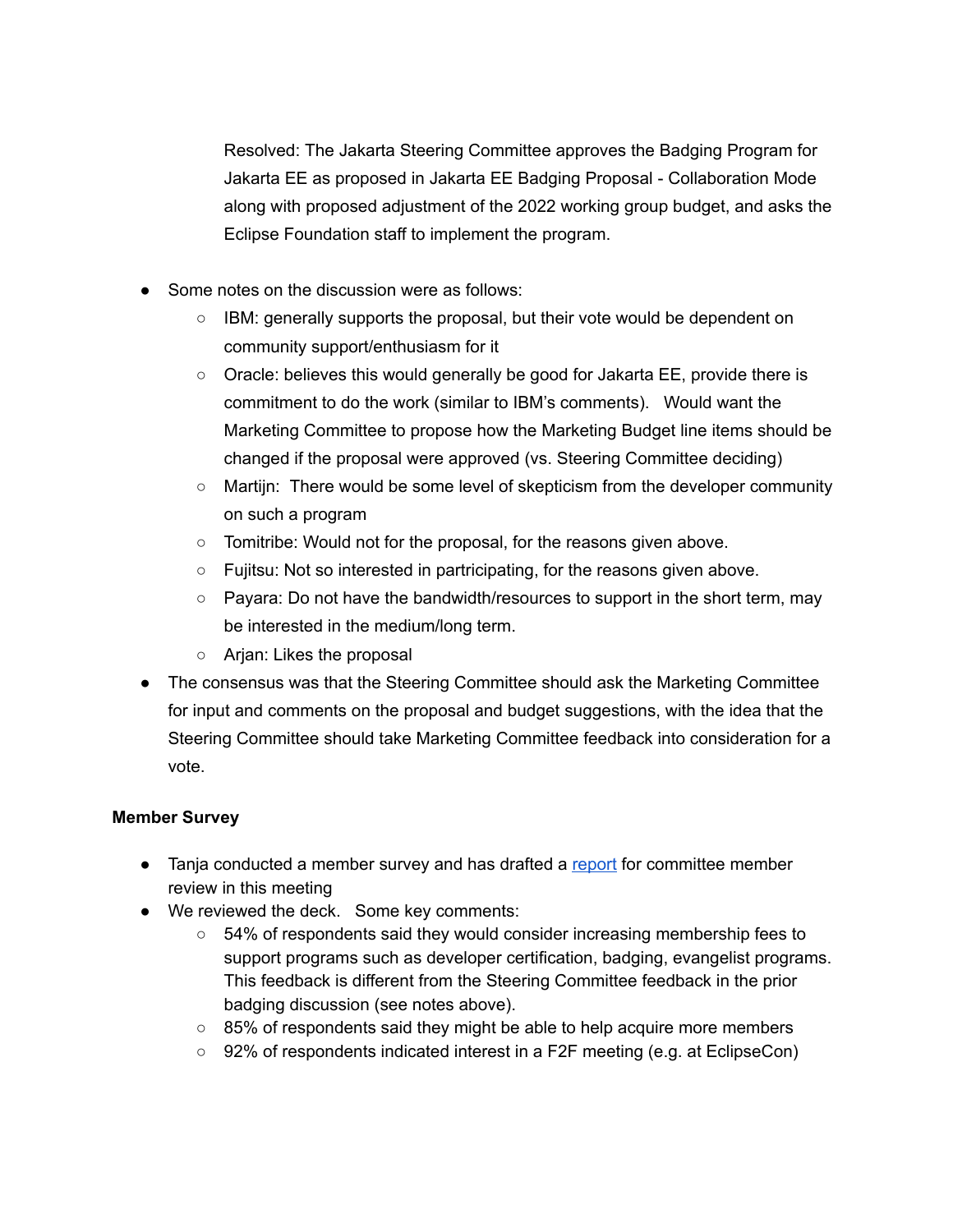#### **Election Process (Request that EF share the thinking on this topic)**

- The following topic has been included in Jakarta EE Steering Committee meeting agendas for many months but never prioritized for discussion. The election process calendar has been a topic of discussion at the Eclipse Foundation looking more generally across working groups. We requested that the Eclipse Foundation share its thinking on this topic in a future meeting.
	- Original note from Zahra

The Jakarta EE Working Group Charter [1] identifies three key committees to drive the various facets of the working group for which there are annual elected positions to be filled: the Steering Committee, the Specification Committee, and the Marketing and Brand Committee.

The elected positions are to represent each of the Enterprise Members, Participant Members, and Committer Members. Note that Strategic Members each have a representative appointed to these committees, and thus Strategic member companies do not participate in this election.

Through this email, we are announcing that the Foundation will hold elections on behalf of the working group using the proposed timetable listed below.

All members are encouraged to consider nominating someone for the positions, and self-nominations are welcome. The period for nominations is September 8, 2021 - September 16, 2021. Nominations should be sent to this mailing list indicating related Committee/Seat.

Once nominations are closed, we will announce the candidates, and will distribute ballots via email. The election process will follow the Eclipse "Single Transferable Vote" method, as defined in the Eclipse Bylaws [2].

The winning candidates will be announced on this mailing list shortly after the elections are concluded.

#### Election Schedule

Nomination Period: September 8, 2021 - September 16, 2021

Election Period: September 21 - 28, 2021

Winning Candidates Announced: September 30, 2021

The following positions will be filled as part of this election: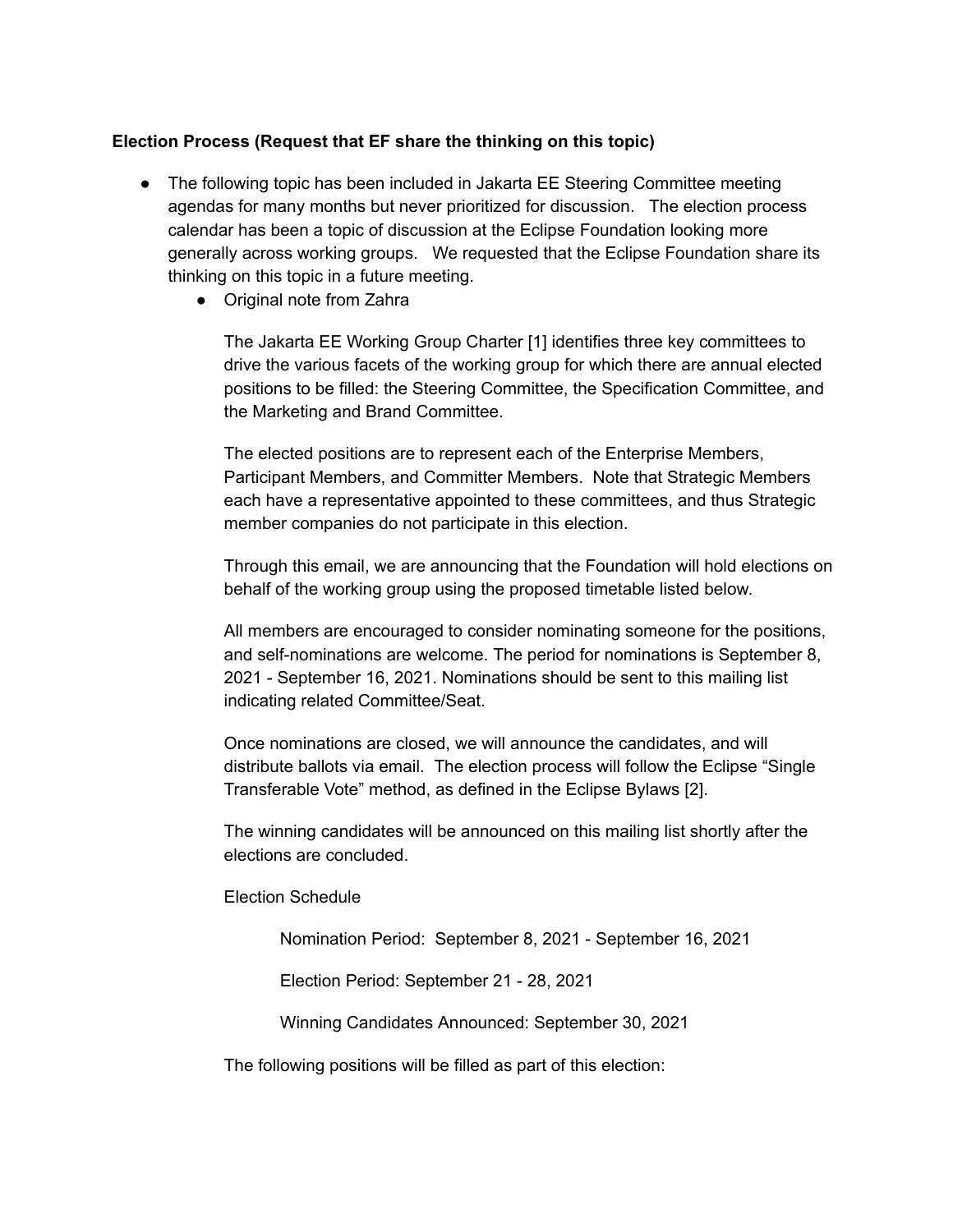Steering Committee

One seat allocated for Participant Members

One seat allocated for Committer Members

Specification Committee

One seat allocated for Participant Members

One seat allocated for Committer Members

Marketing and Brand Committee

One seat allocated for Participant Members

One seat allocated for Committer Members

Please note while all Committees provide for two seats allocated for Enterprise Members, there are currently only two Enterprise level members of the working group. As a result, there is no requirement to hold an election for those seats.

Please let us know if you have any questions.

[1] [https://www.eclipse.org/org/workinggroups/jakarta\\_ee\\_charter.php](https://www.eclipse.org/org/workinggroups/jakarta_ee_charter.php)

[2] <https://www.eclipse.org/org/documents/>

Best Regards,

Zahra

● See email from David Blevins on Sept 10:

Seems like we need to make a decision if we want the elections to be at the same time every year or for a 12-month period regardless of when they happen. Here are all our election announcements to date:

June 10, 2018 - https://www.eclipse.org/lists/jakarta.ee-wg/msg00087.html

May 21, 2019 - https://www.eclipse.org/lists/jakarta.ee-wg/msg00288.html

March 30, 2020 - https://www.eclipse.org/lists/jakarta.ee-wg/msg00410.html

January 4, 2021 - https://www.eclipse.org/lists/jakarta.ee-wg/msg00577.html (marketing committee only)